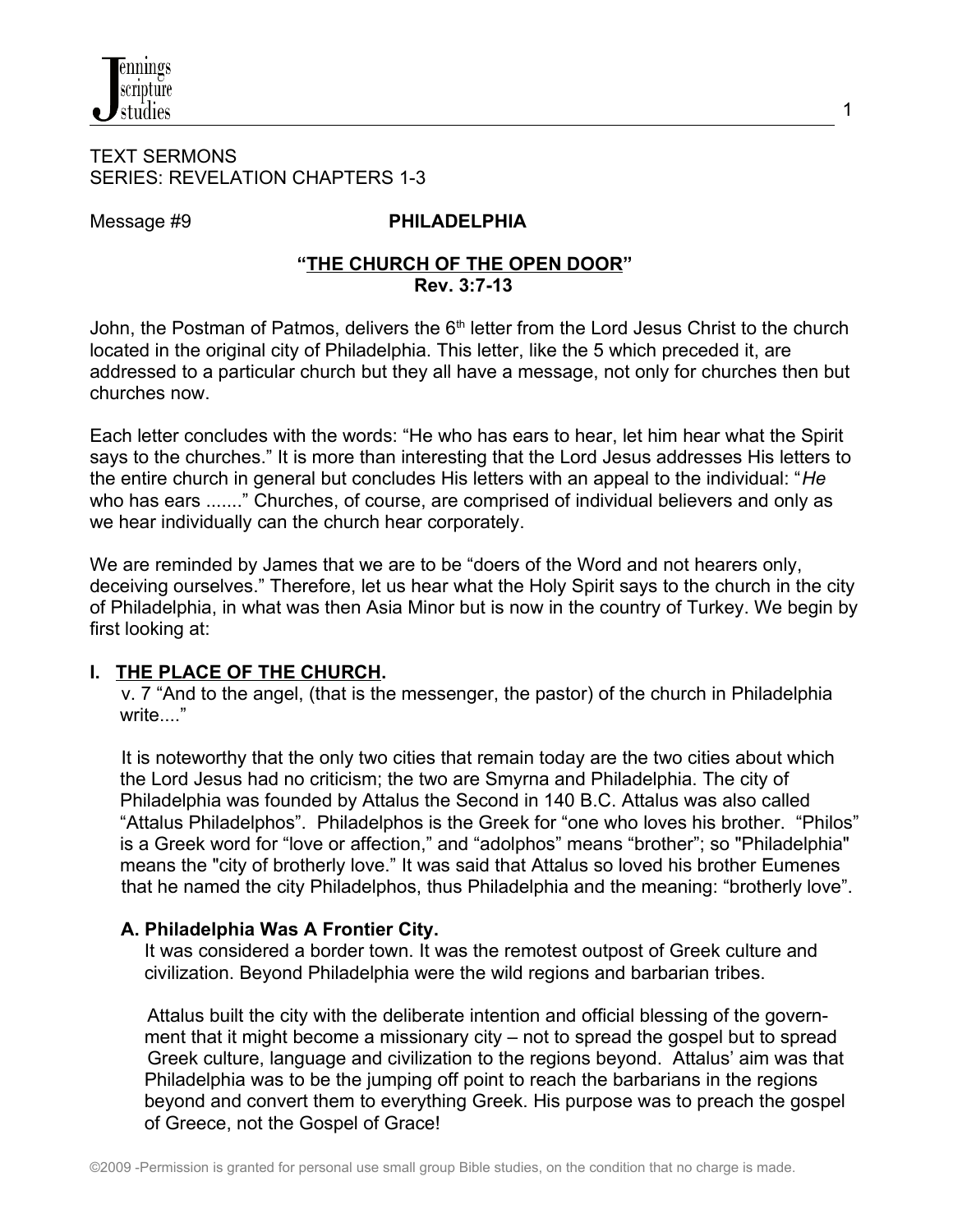

 When we get to V. 8 we will see that Jesus refers to this open door for the Gospel of Grace.

### **B. Philadelphia Was A Center Of Heathen Worship.**

 It was called "Little Athens". You remember Paul's sermon preached on Mars Hill in Athens recorded in Acts 17? He said, "Men of Athens! I see that in every way you are very religious. For as I walked around and looked carefully at your objects of worship, I even found an altar with this inscription: TO AN UNKNOWN GOD." (Acts 17:22-23 NIV)

 Philadelphia was literally called "Little Athens". The most prominent temple was to Baccus, the god of grapes. The area was a great grape growing area due to the fact that it was a volcanic area and the soil was conducive to growing grapes.

#### C**. And Then, Philadelphia Was A Dangerous City.**

Philadelphia was located in an area where there was tremendous volcanic activity. Earthquakes were frequent. In fact, Strabo, the ancient geographer, said of it "It is a city full of earthquakes." In 17 A.D., during our Savior's lifetime on earth, it was completely destroyed by an earthquake, but was rebuilt.

 With this historical background about the city, perhaps we can appreciate the church more. Let us turn our attention now to the church. Notice the Posture of Christ:

#### **II. THE POSTURE OF CHRIST.**

 Rev 3:7 "These things says He who is holy, He who is true, He who has the key of David, He who opens and no one shuts, and shuts and no one opens."

By approaching the church in this posture, the Lord Jesus demonstrates 3 attributes:

### **A. The Attribute Of Deity**: "He that is holy."

 "Holiness"" is the attribute of God alone. Christ introduces Himself as the "Holy One," a familiar Jewish title for God. In Isaiah 43 God declares, "I am the Lord, your Holy One, the Creator of Israel, your King." And "Holy, holy, holy is the Lord of hosts," was the anthem which Isaiah heard in the temple. (Isa. 6:3); Throughout the Old Testament God is called "The Holy One". And now that title is claimed by the Risen Christ, the **Head** 

of the Church.

 The Greek word translated "holy" is *"hagios"* and means "different, separate from evil." God is holy because He is different from humans in that He is sinless, pure and cannot be otherwise. That quality belongs to Him alone which sets Him apart from all others. When Jesus declares that He is "holy" He is saying He is God.

#### **B. The Attribute Of Veracity.** "He who is true."

 Veracity is that quality of being true, honest, accurate, genuine. The Greek is "*alethinos*" and means "Very God," as distinguished from the false gods who are of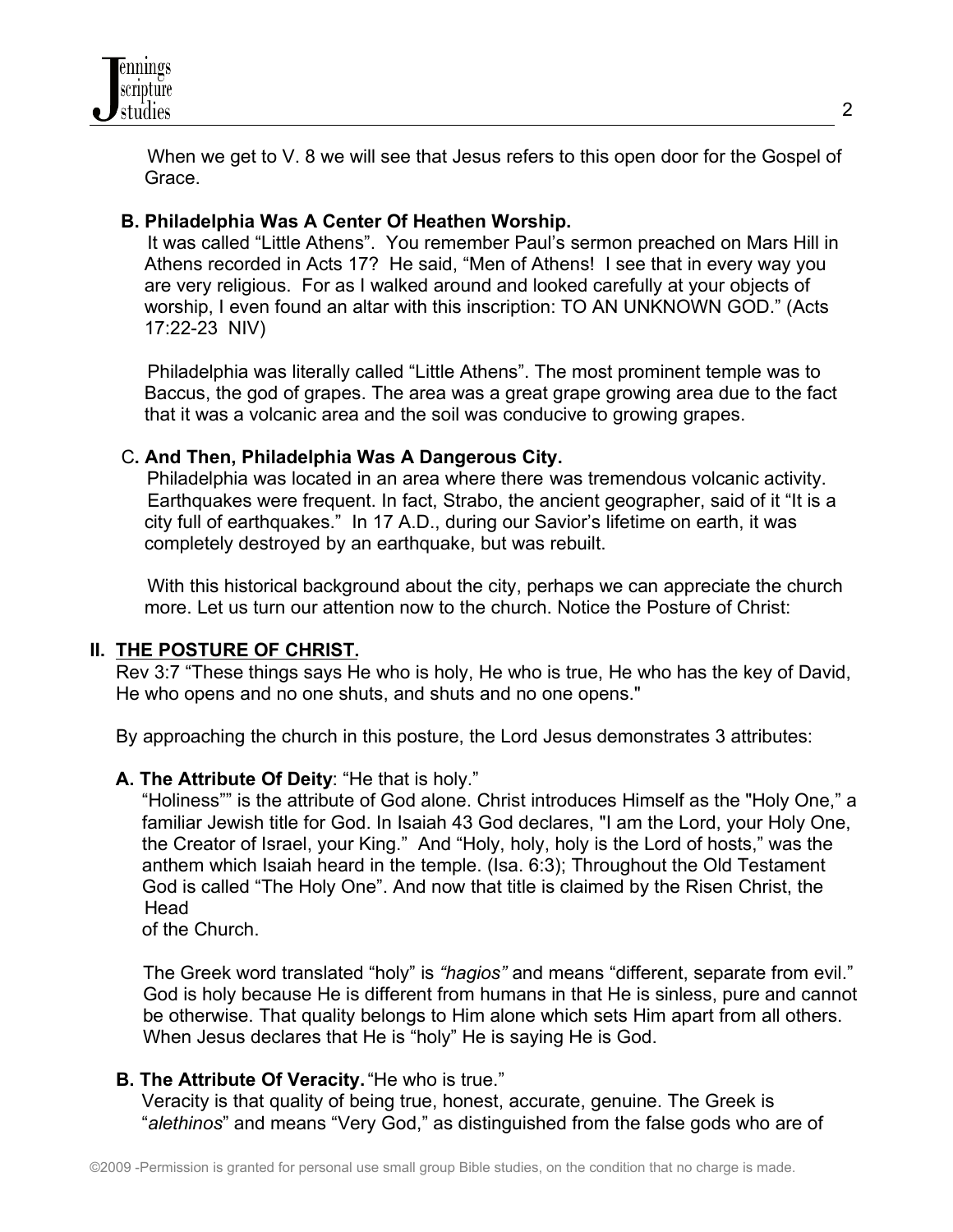

 "the synagogue of Satan" (v.9). Jesus said, "I am truth." (John 14:6) He not only spoke the truth, He is Truth personified. In Him, we are confronted with Absolute Authenticity and Veracity. He approaches the Philadelphia church as The True One.

 **C. The Attribute Of Sovereignty.** "He who has the key of David, He who opens and no one shuts, and shuts and no one opens."

 Behind this there is an Old Testament picture. King Hezekiah did not please God. He had a servant named Eliakim and Isaiah records that God told King Hezekiah that he would depose him and that Eliakim would become king. God said, "I will place on his (Eliakim's) shoulder the key of the house of David; he shall open, and none shall shut; and he shall shut, and none shall open." (Isa. 22:22) Eliakim was to have sovereign control over the kingdom. In this picture Eliakim is a type of the Lord Jesus. Jesus is the fulfillment in the absolute sense of what God said of Eliakim. In His hand is "the key of David". Jesus is the Messiah, the Son of David, the King of Israel. The "key" is an expression that indicates sovereign control over the royal household of God.

 Jesus is both the Door and the Doorkeeper! In Rev.3:7 we are told, "He who has the key ..." and in Rev.1:18 He said to John, "I have the keys of Hell and of Death." He is the Door and He has the key! Jesus Christ is the Key that unlocks Heaven to believers and the Key that locks the doors of Hell upon unbelievers! Jesus is the Key Person and He is reminding the church in Philadelphia and us that He is in charge, He is the church's Authority, He is the One Who opens the doors of opportunity, He is sovereign! Let us never forget Him!

### **III. THE PRAISE FOR THE CHURCH.**

 Rev 3:8 "I know your works. See, I have set before you an open door, and no one can shut it; for you have a little strength, have kept My word, and have not denied My name."

Christ has the following compliments for this church:

#### **A. He Praises Them For Their Performance.**

 v. 8 - "I know your works....." This is a commendation but remember what He said to the Sardis church? "I know your works that you have a name that you live but you are dead." That was a criticism.

 Consider another assertion from C. S. Lewis: "The Christians who did most for the present world were just those who thought most of the next…It is since Christians have largely ceased to think of the other world that they have become so ineffective in this. Aim at heaven and you will get earth 'thrown in'; aim at earth and you will get neither."

 Jesus was satisfied with the works they were performing in the Philadelphian church. Is He satisfied with ours? Have you ever heard the song, "I Am Satisfied With Jesus"? One verse is as follows: "I am satisfied with Jesus, He has done so much for me; He has suffered to redeem me, He has died to set me free. But the question comes to me as I think of Calvary: Is my Master satisfied with me?"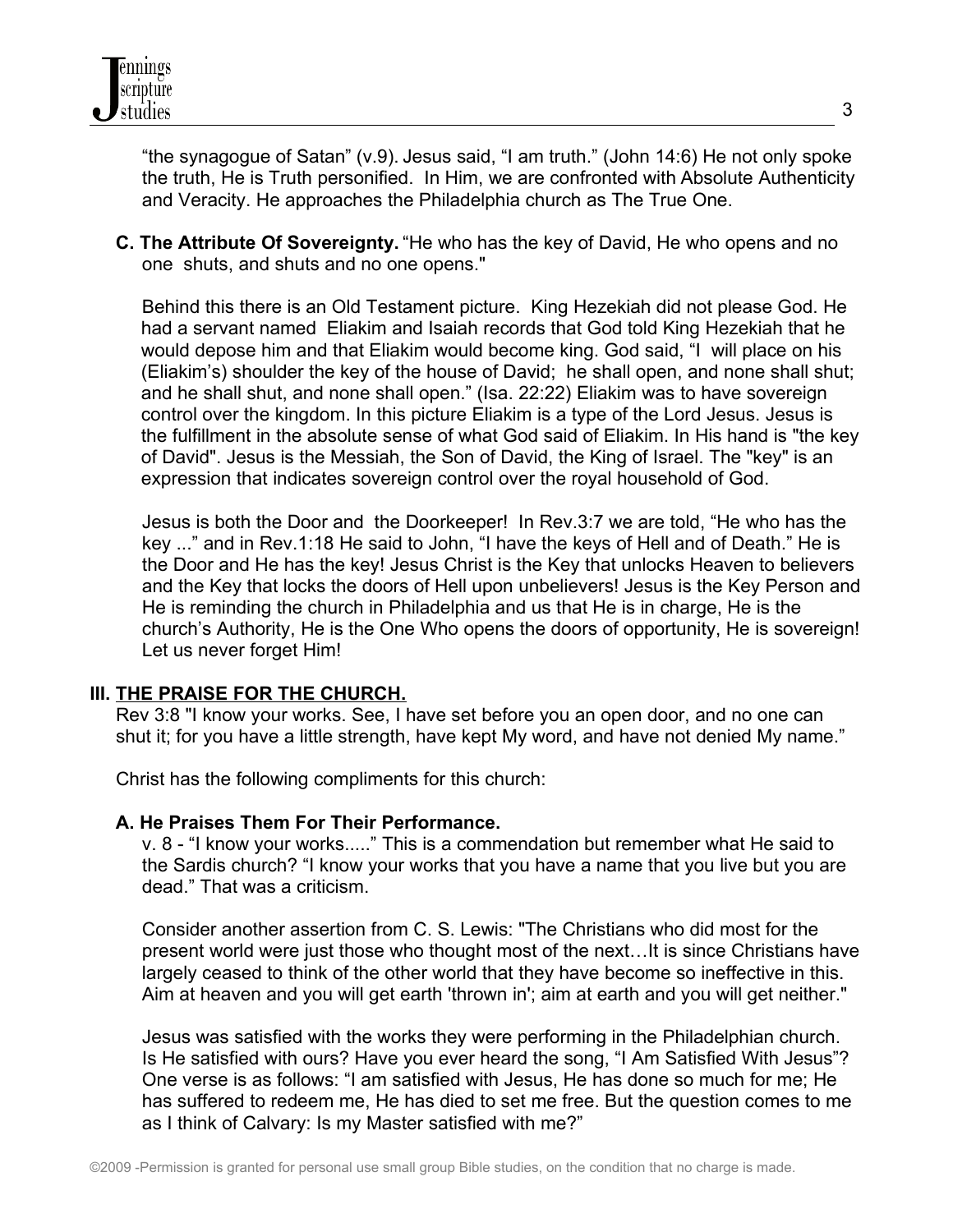# **B. He Praises Them For Their Power.**

 ".... for you have a little strength." The word translated "strength" is *"dunamis*" in Greek and means "power." This is the word from which we get our word "dynamite." "You have some power" is what He is literally saying. "You have some power" - That is a commendation. A little power – a big potential!

# **C. He Praises Them For Their Practice.**

 "have kept my word"- The Greek is "*tereo,*" - "to guard from loss or injury by keeping the eye upon." This does not mean that they stood watch over a book to keep it from being taken but that they kept the eyes of their souls upon the Word of God to practice it – they kept it in mind in the sense that they lived it!

 **Illust.** I have had several boats and enjoyed boating, especially in the Puget Sound in the Pacific Northwest. I had a compass on board to aid me in keeping the boat on course. I did not stare at the compass all the time but frequently glanced at it to make sure that I was on course, and if not, to make a correction in order to arrive at the desired destination.

 Are we daily watching the compass of the Word – and keeping our lives heading in the direction of heaven? Or, are we drifting aimlessly on the sea of life soon to suffer ship wreck?

### **D. He Praises Them For Their Perseverance.**

 "and have not denied My name." Surrounded, as they were, by idols and heathen worship and opposed by what Jesus referred to as "the synagogue of Satan," in v.9 – yet they persevered! In v.10 Jesus said, "because you have kept my command to persevere, I also will keep you...." He who keeps, will be kept!

Now, let's go back to the middle of the verse 8 for one last word of praise:

### **E. He Praises Them For Their Potential.**

"I have set before you an open door, and no one can shut it..." This statement is part of the praise Jesus gives to the church. He is talking about the potential that He has set before them. He did not say this to any of the other 6 churches. Why? None of them earned it! Here is "The Church Of The Open Door."

The Christ of the Candlesticks has two open doors:

- *The door of salvation* John 10:9 "I am the door. If anyone enters by me, he will be saved....." (John 10:9);
- *The door of service*. The Apostle Paul tells the Colossian church, "pray for us that God may open a door for our message" (4:3).

 John R.W. Stott, of England, Honorary Chaplain to the Queen, writes about the opportunity for service: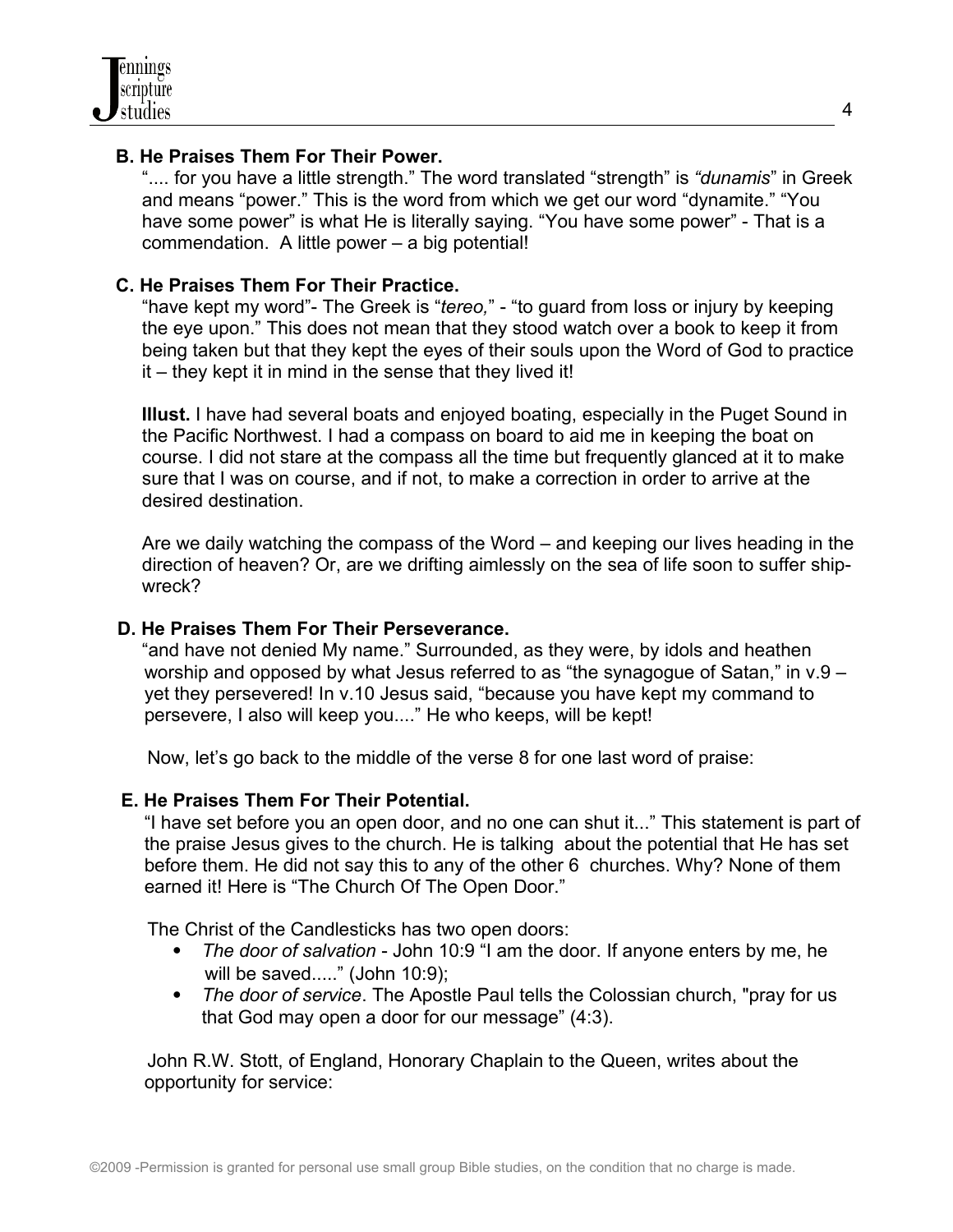"Once inside the door of salvation, the believer's eye lights upon another door which stands open before him. It is the door of service. And so, having gone in through the door of salvation, the new believer hurries out through the door of service to look for others and, in the words of Jesus, 'compel them to come in.'

It is not possible to go through the second until we have entered the first. Will you come in? and then go out? 'I am the door', said Jesus; 'if anyone enters by me, he will be saved, and will go in and out and find pasture.'"

And in this same vein, Mark Guy Pierce wrote: "Unless a man's faith saves him out of selfishness into service, it will certainly never save him out of Hell into Heaven."

 It is the door of service that Christ is opening to the Philadelphian church. Why? Because He:

- Knew their works to be good;
- They had some power;
- They had kept His Word;
- They had not denied His name.

 This is the kind of church that the Lord can trust with open doors of opportunity and ministry! And, where were they located? On the frontier - It was the remotest outpost of Greek culture and civilization. Beyond Philadelphia were the wild regions, barbarous and unevangelized tribes. What a door for evangelism and missions! This is the church of the open door, this is my favorite church of the seven. What potential for church planting! We have the same potential set before us in our world today. How many churches emphasize going global with the gospel? How many churches give and "go into all the world" as Jesus commanded in the Great Commission?

### **IV. THE PROBLEM IN THE CHURCH.**

 Like the church in Smyrna, there was no problem mentioned by the Lord Jesus. What a special privilege to be a part of such a church! Of course, the fact that the Lord Jesus does not cite any particular problem does not mean that the church was perfect. After all, it was comprised of human beings and there are no perfect ones of that species on earth!

### **V. THE PRESCRIPTION FOR THE CHURCH.**

No problem – no prescription!

# **VI. THE PROMISES TO THE CHURCH.**

 There are two categories of promises: promises relating to earth and promises relating to heaven .

### **A. Promises Relating To Earth.**

#1 Promise: *vindication.* 

"Indeed I will make those of the synagogue of Satan, who say they are Jews and are not, but lie--indeed I will make them come and worship before your feet...." (Rev.3:9a)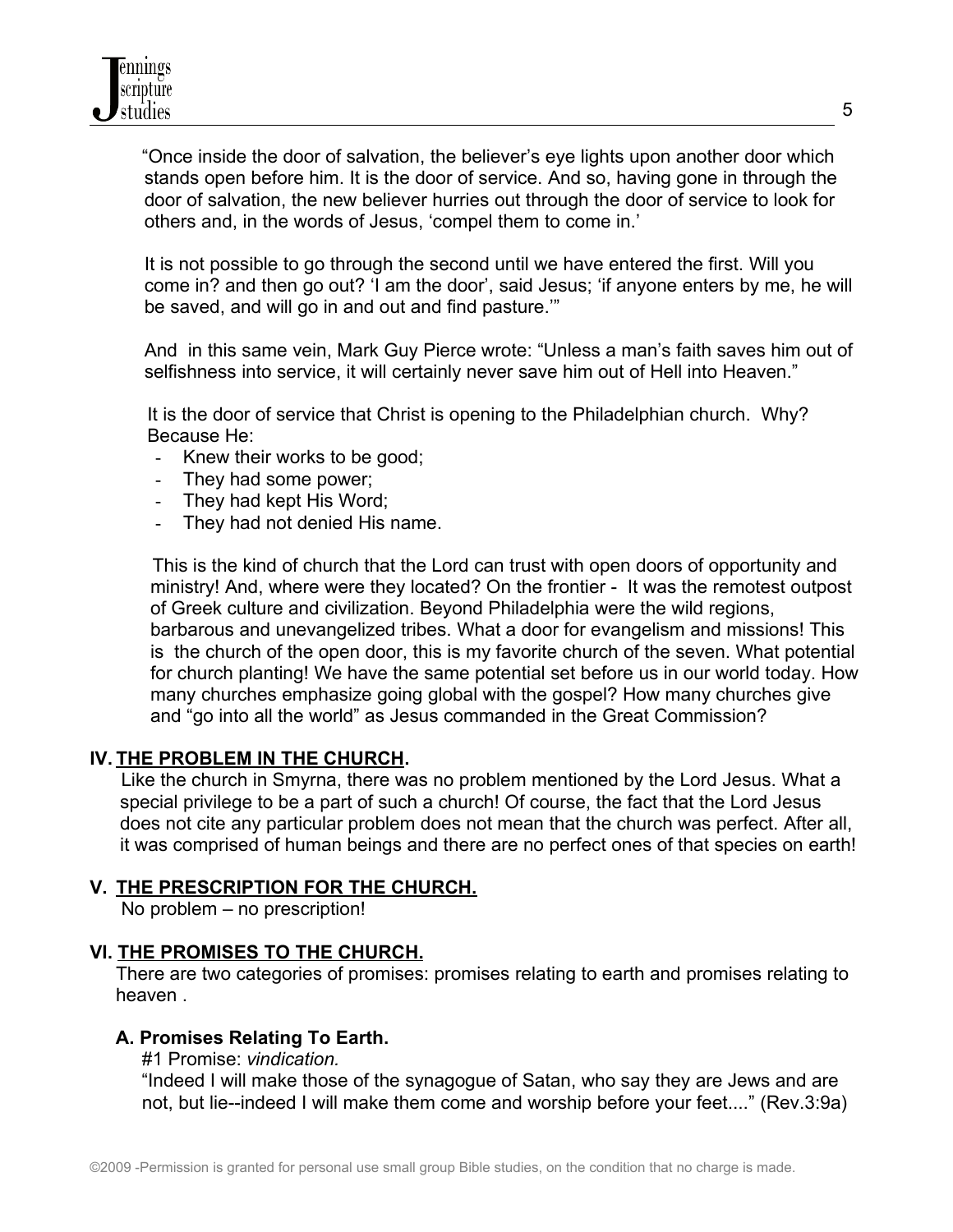#### #2 Promise: *verification*

 "and to know that I have loved you." (Rev.3:9b) This is not said of any other individual church body. We are aware that the Lord loves us personally, but does Jesus love our church for the reasons He loved the Philadelphia church?

#### #3 Promise: *visitation.*

 "Because you have kept My command to persevere, I also will keep you from the hour of trial which shall come upon the whole world, to test those who dwell on the earth." (Rev.3:10) I personally will keep you – "I will never leave you nor forsake you"; "I am with you always, to the very end." This is the legacy of all those loved by the Lord!

# **B. Promises Relating To Heaven.**

#1 Promise: *A personal return*.

 "Behold, I am coming quickly! Hold fast what you have, that no one may take your your crown." (Rev.3:11) The phrase, "I will come quickly" or "I will come" occurs 7 times in the book of Revelation. (2:5,16; 3:3,11; 22:7,12, 20)

 #2 Promise: *A priceless reward.* "He who overcomes, I will make him a pillar in the temple of My God....." (Rev.3:12) In the city of Philadelphia, the Who's Who was not in a book but in a building, a temple. The nobility, the famous, had pillars erected in one of the temples in their honor. This was their Hall of Fame.

 **Illust.** Have you ever been to the U.S. Capital in Washington, D.C.? In the rotunda are pillars with busts of prominent persons. That is similar to the pillars in the temples in Philadelphia. The Lord Jesus promises the overcomer a pillar, not in a heathen temple, but in the Heavenly Temple!

### #3 Promise: *A permanent residence.*

 "and he shall go out no more." (Rev.3:12) Because Philadelphia was located on a volcanic fault, they frequently had earthquakes. As a result the citizens were unsure, unsafe and unsettled. When earthquakes occurred they ran out of the city to keep from being killed by falling debris and when the quaking was ended they would come back into the city. They frequently were going out and returning. Jesus was saying, in my Heavenly City there are no earthquakes – *and* no Heaven quakes either! You will be safe and unshaken for all eternity.

### #4 Promise: *A public recognition.*

 In Philadelphia, when a pillar was erected in honor of one of its citizens, the name of his god and the name of the city where his god originated was inscribed on the pillar. Since they had no newspapers, magazines or TV, This was a way to give public recognition. In 17 A.D. an earthquake totally destroyed the city of Philadelphia. The Roman Emperor, Tiberias, suspended the paying of taxes and sent financial aid to Philadelphia. In gratitude, the residents changed the name of the city to Neocaesarea – "The New City of Caesar". Later, the name "Philadelphia" was restored. The people of the city knew what it meant to receive a new name.